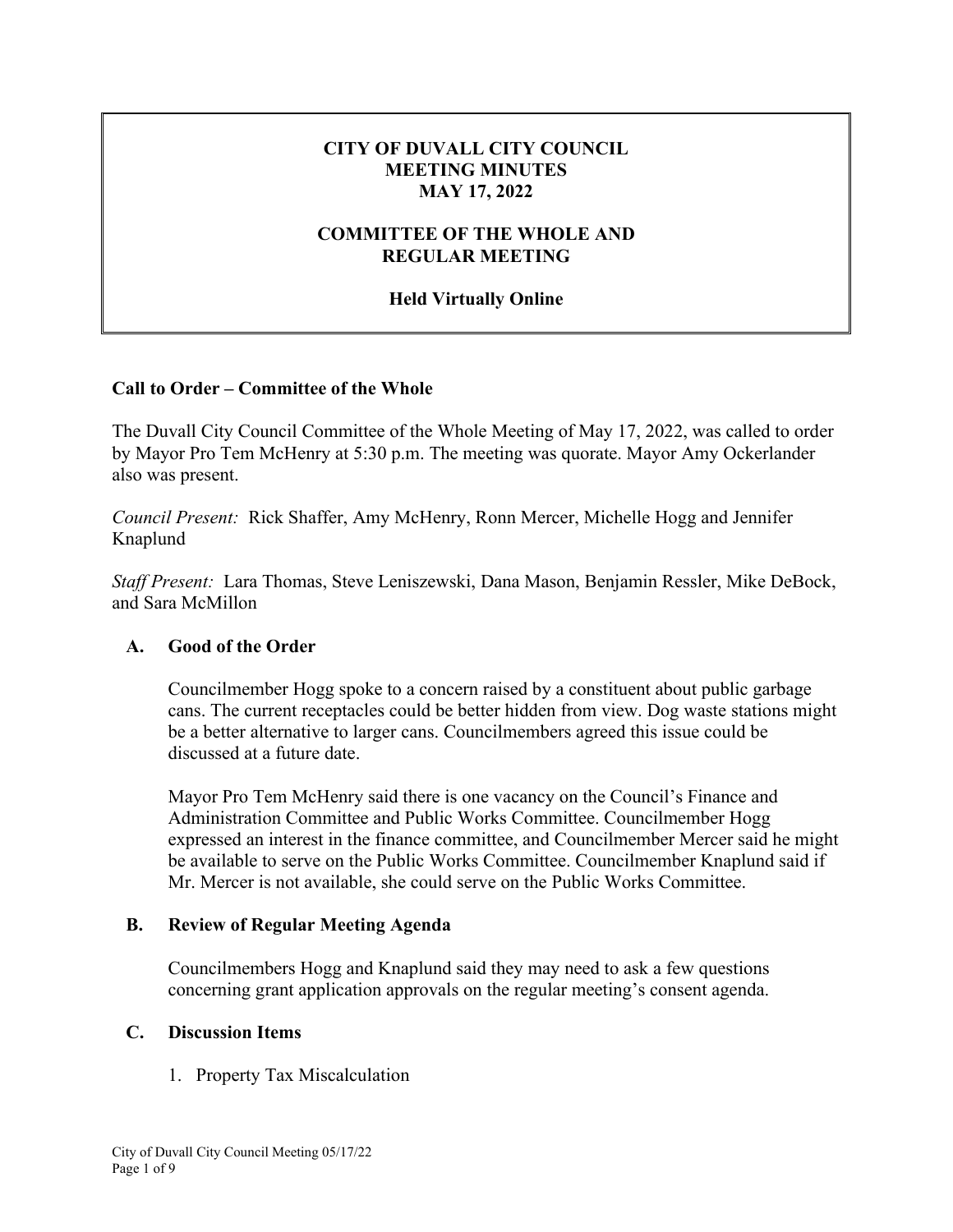Finance Director Mason requested additional time to gather information for presentation to the Council at a future date, and the Council agreed to postpone discussion of this item.

2. Wastewater Treatment Plant Fourth Train Membrane Pre-Purchase

Public Works Project Manager Ressler said currently the City of Duvall has a development moratorium in place due to inadequate sewage treatment plant equipment and capacity. A contract with Parametrix for design of upgrades was approved in December of last year. Pre-purchasing of a fourth train membrane bioreactor during the design phase was anticipated in this contract due to the extensive lead time needed to create the bioreactor. Parametrix anticipates a construction date of spring 2023.

Mr. Ressler said the City of Duvall received one response to a request for proposals for the bioreactor pre-purchase, from Suez. The total cost of the proposed contract is \$835,000, which is within the engineer's estimate of \$800,000 and \$880,000. Staff is requesting an additional 10% contingency reserve due to the possibility of hyperinflation and to pay for any minor changes to the contract that are within staff's change authority.

Councilmember Knaplund said it appears that more than 50% of funding is coming from operational funds provided by existing rate payers. She said she would like for development to pay for development. Public Works Director Leniszewski said the upgrades are needed because machinery is at the end of life cycle. While growth should pay for growth, many of the repairs are operations-based, Councilmember Shaffer said.

3. Public Works Grant Applications

Project Manager Ressler provided detailed information concerning the four grant applications on the regular meeting's consent agenda.

4. Benefits for Limited Term Employees

Finance Director Mason said the current municipal code is unclear on when benefits, other than those required by state or federal law, should be offered to employees hired on a temporary basis. A proposed change provides criteria for when a temporary employee is eligible for benefits such as medical, vacation and holiday pay, by creating two types of temporary employees, "short-term" and "limited term." The Council Finance and Administration Committee is recommending that full-time regular employee benefits should be offered to temporary employees with terms over one year, changing the definition of a short-term employee to those with employment periods of up to 12 consecutive months. Mayor Ockerlander said due to market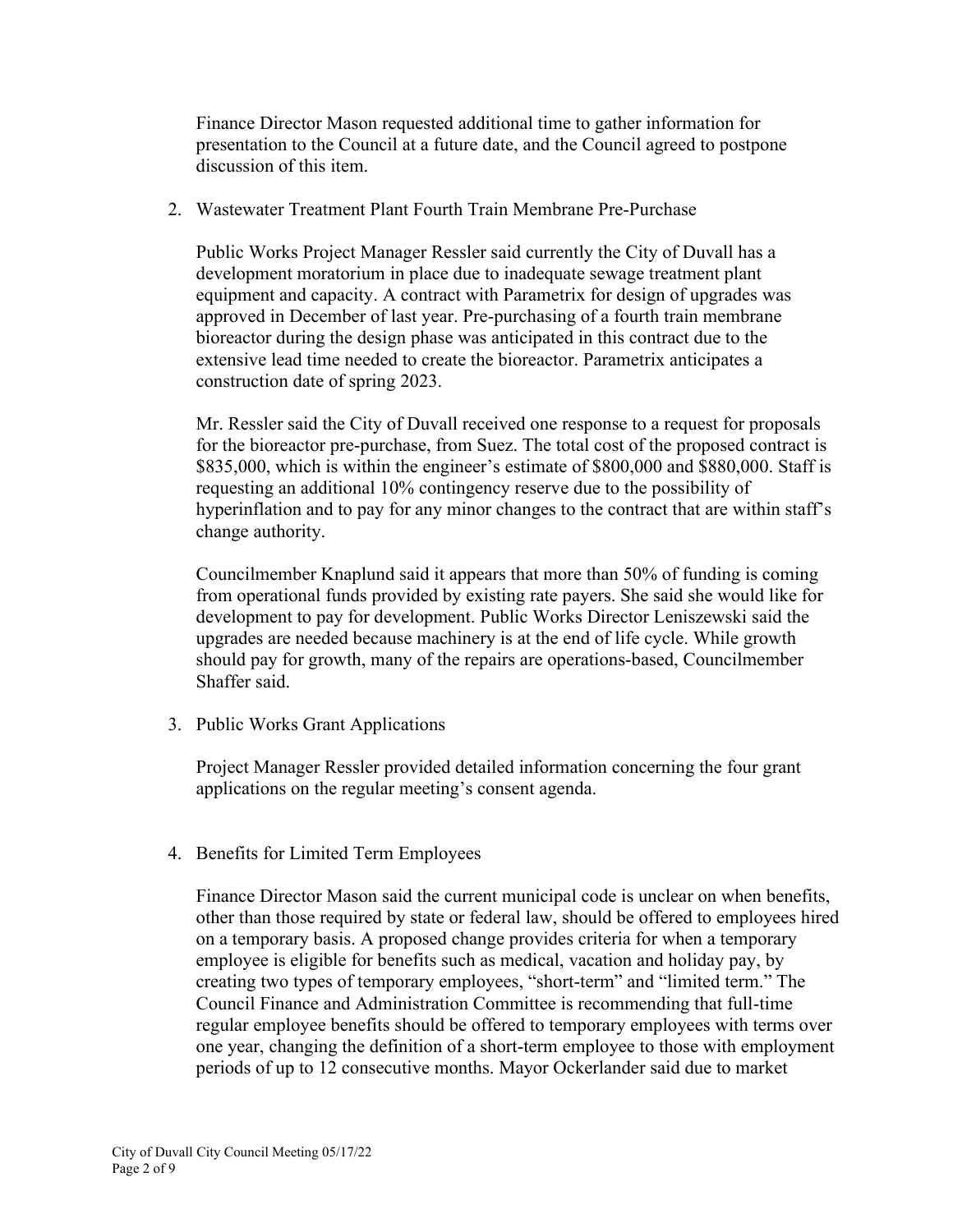conditions it is difficult to recruit employees, and this would make Duvall's positions more competitive.

## **D. Reports and Planning**

1. Council Planning Calendar

The Council reviewed and discussed the planning calendar.

# **Committee Adjournment**

The City Council Committee of the Whole meeting adjourned at 6:39 p.m.

# **Call to Order – Regular Meeting**

The Duvall City Council Regular Meeting of May 17, 2022, was called to order by Mayor Amy Ockerlander at 7:01 p.m. The meeting was quorate.

*Council Present*: John Isaacson, Rick Shaffer, Amy McHenry, Ronn Mercer, Michelle Hogg, and Jennifer Knaplund

*Staff Present*: Lara Thomas, Steve Leniszewski, Larissa Grundell, Daniel Kenny, Dana Mason, and Sara McMillon

## **A. Flag Salute**

Mayor Ockerlander led the flag salute.

# **B. Roll Call**

City Clerk McMillon conducted roll call.

# **C. Additions and Corrections to the Agenda**

There were no additions or corrections to the agenda.

## **D. Adoption of the Agenda**

*It was moved by Hogg to adopt the agenda. The motion carried (6 ayes).*

The Council approved the agenda for the regular City Council meeting of May 17, 2022, as presented.

## **E. Comments from the Audience**

There were no comments from the audience.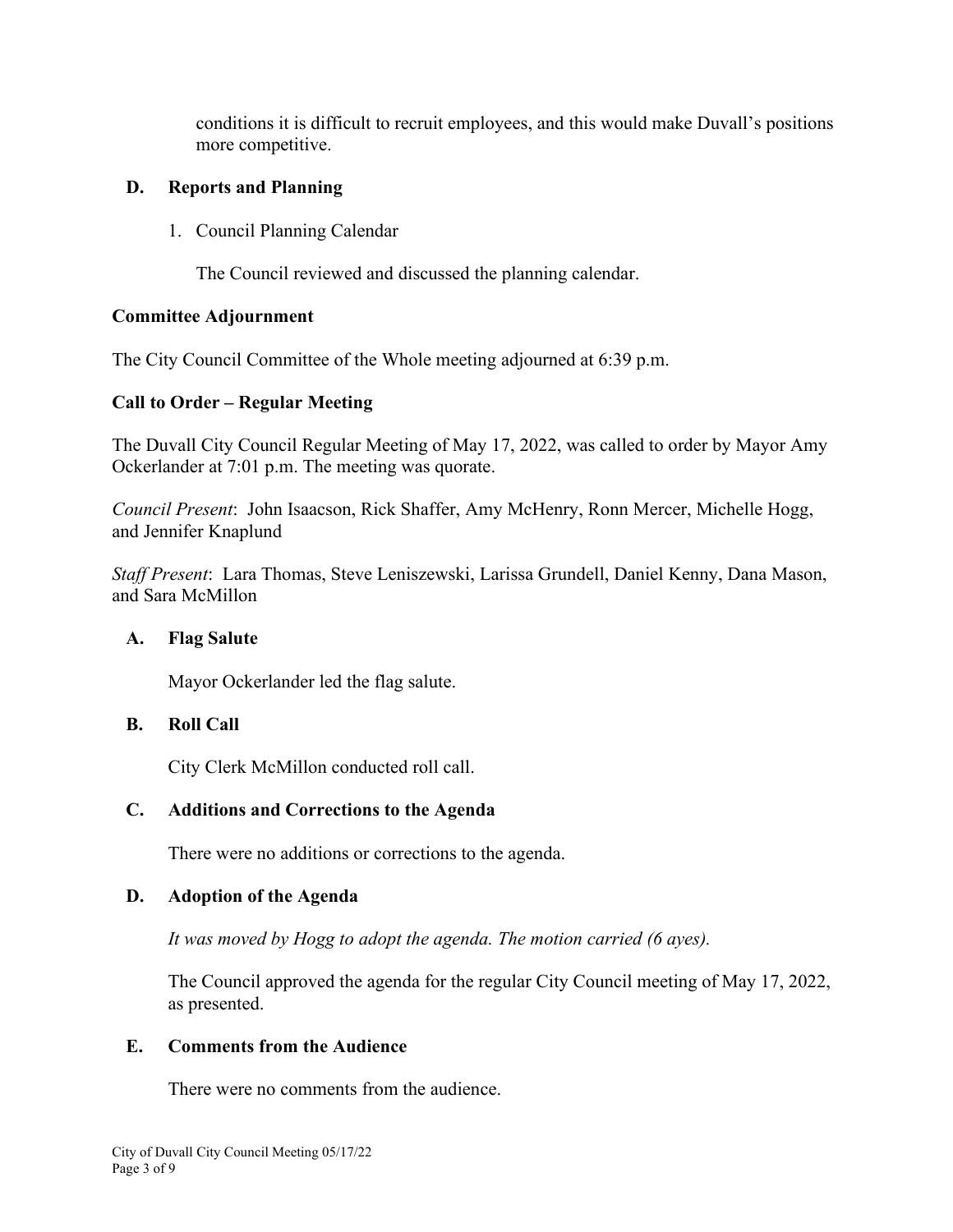# **F. Consent Agenda**

*It was moved by Hogg to approve this evening's consent agenda. The motion carried (7 ayes).*

The Council approved:

- 1. Minutes for Committee of the Whole and Regular Meetings May 3, 2022;
- 2. Minutes for Committee of the Whole Special Meeting May 10, 2022;
- 3. Payroll and Claims Approval in the Amount of \$649,719.03;
- 4. AB22-35 The Ridge at Big Rock Affordable Housing Covenants;
- 5. AB22-40 Contract with Kellogg Consulting for Arts Community Engagement;
- 6. AB22-48 King County Community Development Block Grant Application for NE 142nd Place Sidewalk Improvement Phase 2;
- 7. AB22-49 WSDOT Pedestrian and Bicycle Program Grant Application, Flood Reduction Grant, Third Avenue Culvert Design;
- 8. AB22-50 King County Flood Control District Grant Application, Flood Reduction Grant, Third Avenue Culvert Design; and
- 9. AB22-51 Application for Safe Routes to School Grant for Third Avenue Construction.

## **G. Scheduled Items**

1. Mayor's Report

Mayor Ockerlander reported on upcoming meetings of the Sound Cities Association and Association of Washington Cities legislative committee. She said she meets with King County Councilmember Sarah Perry on a monthly basis, and Councilmember Perry would like to speak to the Council at the June 21 regular meeting.

2. King County Fire District 45 Report

No report was available.

3. Duvall Police Report

No report was available.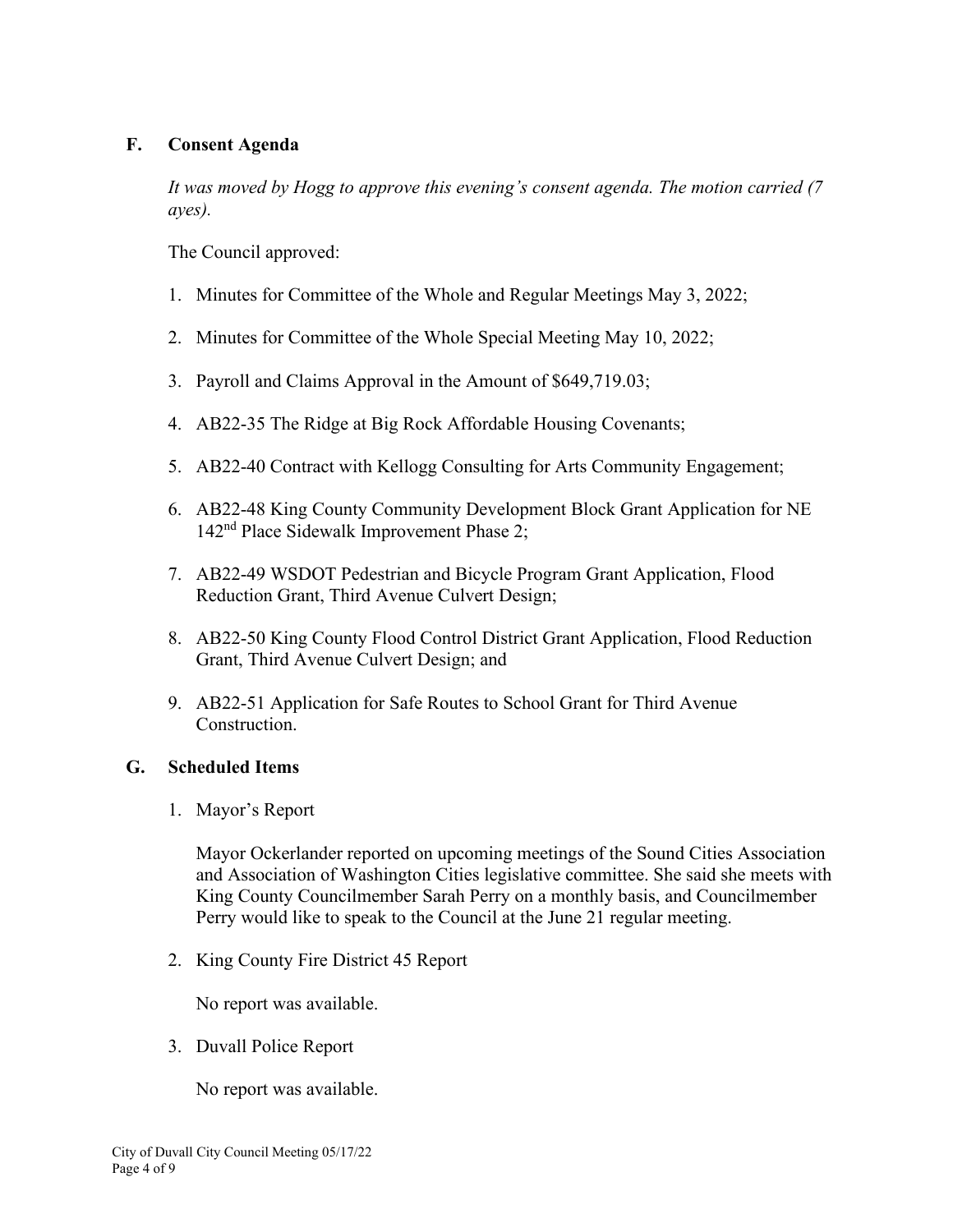- 4. Council Committee Reports
	- a. Finance and Administration

Councilmember Knaplund reported that at the last meeting, the committee discussed a possible property tax correction, benefits for temporary employees, Community Development staffing, code amendments concerning standard staff salary increases for promotions. Committee members reviewed the proposed budget calendar and suggested a Council discussion about budget priorities before a budget is drafted. An April sales tax report was reviewed, and a proposed Juneteenth holiday discussed. Yields on City investments were negligible until recently and are now nearing one percent.

i. Procurement Policy Update

Councilmember Knaplund said the revised procurement policy is still under committee review.

b. Land Use

Councilmember Hogg said at the last meeting the committee received an update on software implementation. Community Development staff provided information on the City's permit processing policy and needed Comprehensive Plan amendments.

c. Public Safety

Councilmember Shaffer said committee members have reviewed overlay projects planned for 2022, and the Transportation Improvement Plan. A remodel of the police building to add locker rooms for female officers is progressing. The Public Works building near the wastewater treatment plant was found to have structural deficiencies related to earthquake safety.

d. Public Works

Director Leniszewski said the Council's first review of three final plats will be on the agenda for June 7.

- e. Ad-Hoc Committees
	- i. Council Procedures Update/Code of Conduct

Councilmember Hogg said the next committee meeting will be held May 23 at 1:30 p.m.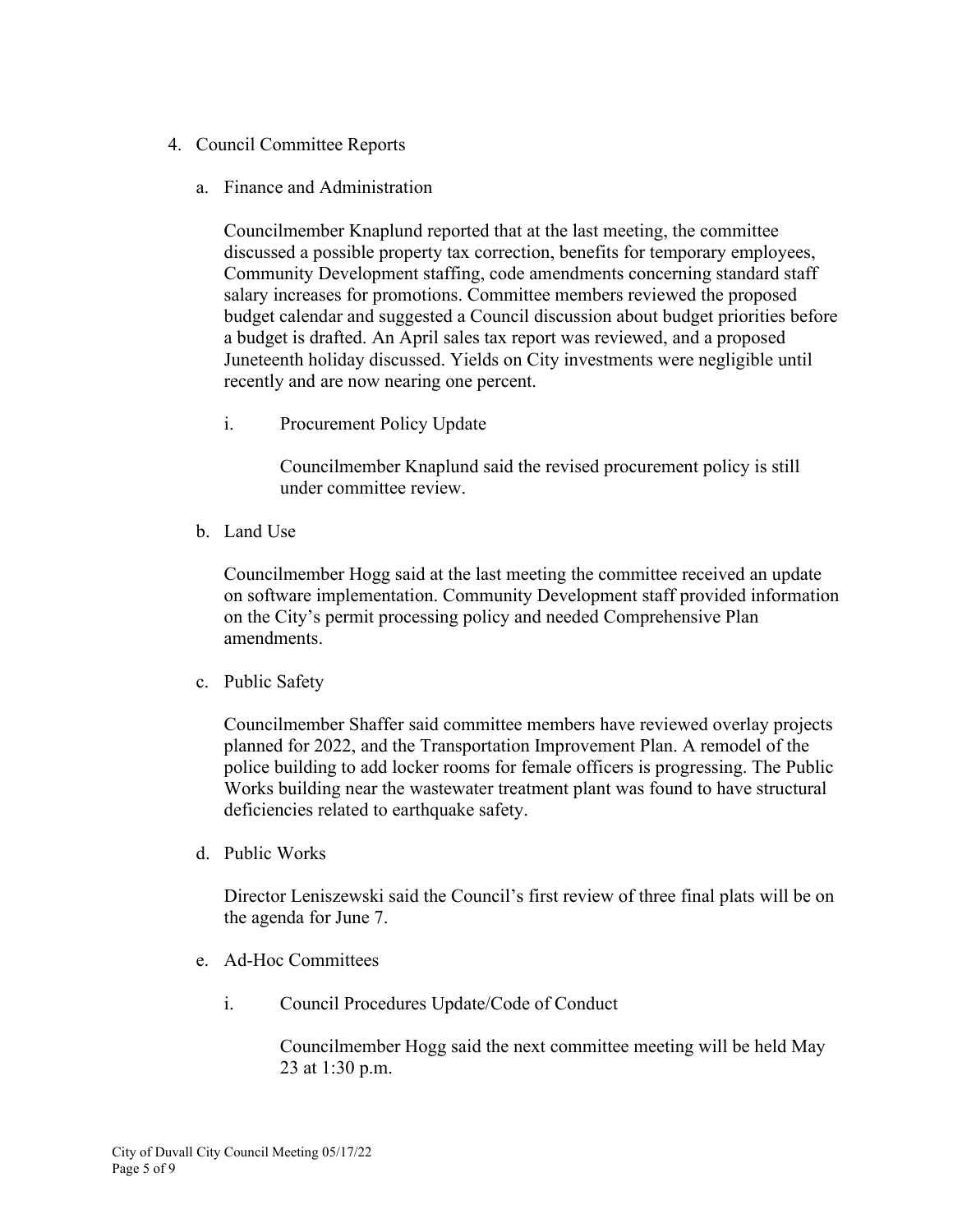5. Other Council Reports

Mayor Pro Tem McHenry discussed a Heart of the Valley Gala for the Empower Youth Network she recently attended. A Duvall City Council chat will be held from 1 p.m. to 2 p.m. on Friday at Grateful Bread. Councilmember Knaplund said a Snoqualmie Valley Governments Association meeting will be held tomorrow night starting at 6:30 p.m.

Councilmember Shaffer reported on a recent ribbon cutting he attended at a remodeled facility at Acres of Diamonds. He said Duvall is fortunate to have such a facility, and he is impressed with its staff.

6. City Administrator

Deputy City Administrator Thomas gave an update from City departments.

a. City Council Recruitment Status

No applications for a vacant City Council position have been received by the May 11 deadline. If someone is not appointed by August 4, King County will have the authority to make the appointment. Councilmembers agreed to keep the application period open, with a new deadline of July 1.

#### **H. Special Presentations**

1. Pride Month 2022 Proclamation

Mayor Ockerlander proclaimed June of 2022 as Pride Month in the City of Duvall in recognition of the LGBTQ+ community.

2. Safe Boating and Paddling Week

Mayor Ockerlander proclaimed May 21 through May 27, 2022, as Safe Boating and Paddling Week in Duvall. Rick Myers, a member of the US Coast Guard Auxiliary and resident of Duvall accepted the proclamation.

#### **I. Public Hearings**

1. Transportation Improvement Plan for 2023 – 2028

At 7:43 p.m., Mayor Ockerlander opened a public hearing on a proposed Transportation Improvement Plan (TIP) for 2023 through 2028. Ms. Grundell reviewed the TIP. Hearing no public comment, Mayor Ockerlander closed the public hearing at 7:48 p.m.

#### **J. Unfinished Business**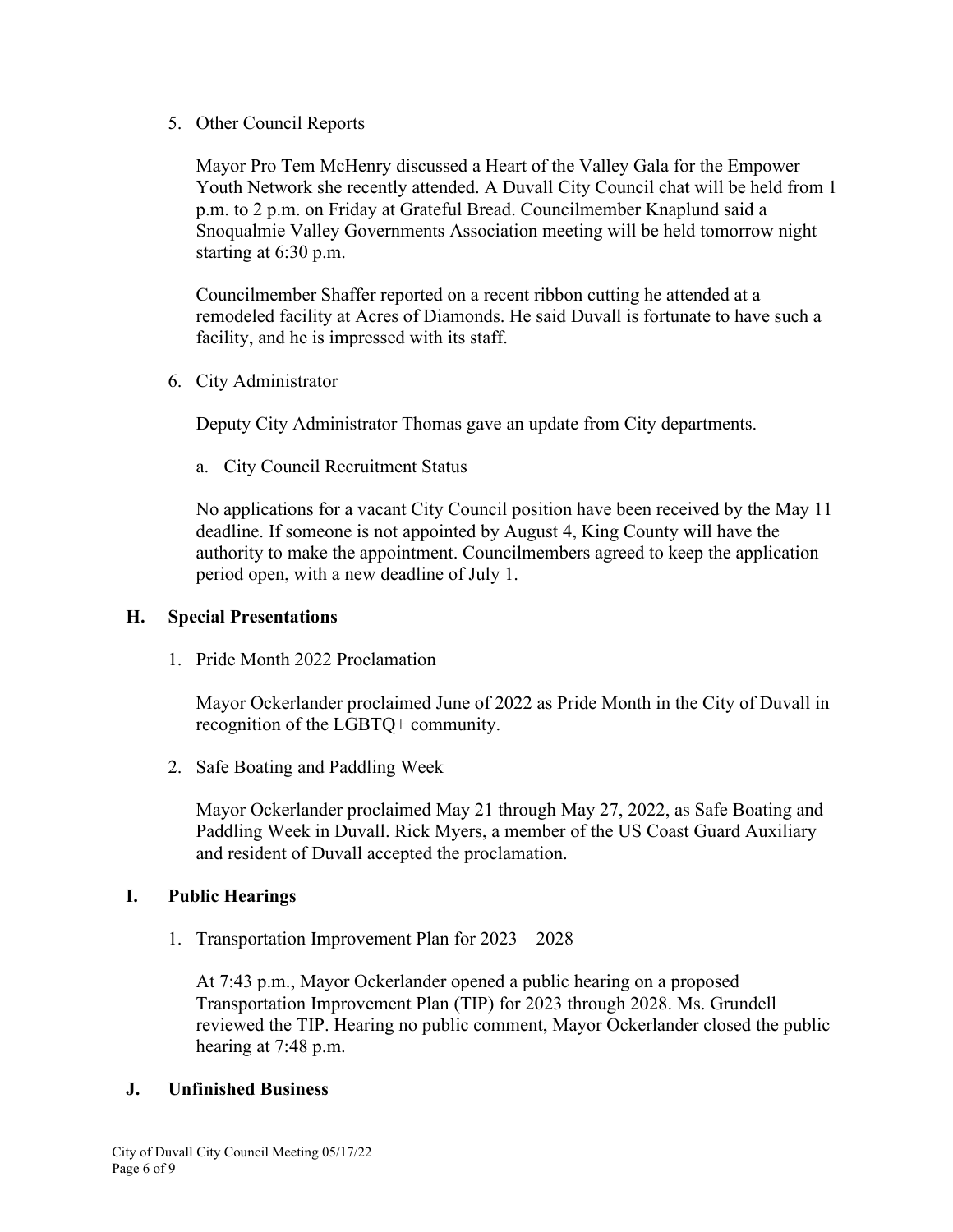1. AB22-23 Resolution Adopting Transportation Improvement Plan for 2023 – 2028

*It was moved by Isaacson to approve the resolution for the 2023-2028 Six-Year Transportation Improvement Plan project list. The motion carried (6 ayes).*

The Council approved Resolution 22-13, A Resolution of the City Council of the City of Duvall, Washington, Approving the 2023-2028 Six-Year Transportation Improvement Plan.

2. AB22-34 Resolution Temporarily Waiving Facility Rental and Stage Use Fees

City Clerk McMillon said the proposed resolution was discussed at the May 3, 2022, regular meeting, and some Council concerns were addressed. The resolution waives deposits and fees for city facility use and stage use as a pandemic recovery incentive. Formerly the discount applied to all users, but the current proposal is to waive the fees for  $501(c)(3)$  nonprofit organizations only. Providing the discount has a minimal financial impact to the City.

*It was moved by Shaffer that we suspend the rules requiring three readings and approve Agenda Bill 22-34, the resolution temporarily waiving special event and stage use fees and deposits for 501(c)(3) nonprofit groups for 2022. The motion carried (6 ayes).*

Councilmember Knaplund said she would like to receive a report at the end of the year concerning the success of the discount.

The Council approved Resolution 22-14, A Resolution of the City of Duvall, Washington, Temporarily Waiving City-Owned Facility Rental Fees and Stage Use Fees for Nonprofit Groups to Assist in Pandemic Recovery; Providing for Severability; and Establishing an Effective Date.

3. AB22-39 Contract with Recruiting Firm for City Administrator Recruitment

Deputy City Administrator Thomas provided a presentation on a proposed contract with WBCP for recruitment of a new City Administrator. An internal staff committee evaluated and scored proposals and recommends selection of WBCP.

*It was moved by Shaffer to suspend Council rules requiring three readings and to approve Agenda Bill 22-39, City Administrator Recruitment Contract with WBCP, Inc. The motion carried (6 ayes).*

The Council authorized execution of a contract with WBCP for recruitment of a City Administrator.

4. AB22-41 Community Development Department Staffing Request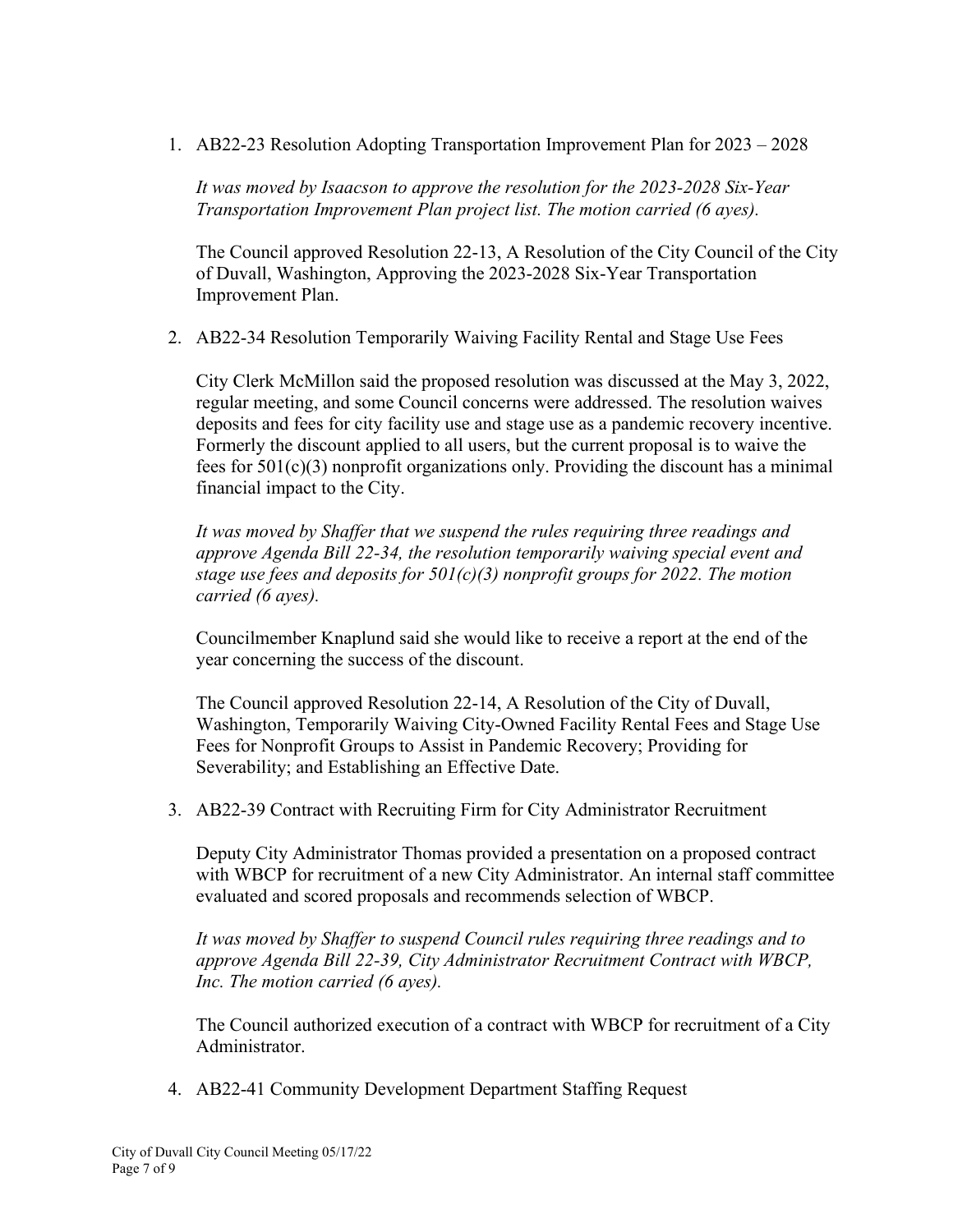Community Development Director Thomas reviewed the structure of the Community Development Department. The current Senior Planner plans to leave the position, but would like to work half-time for the City through the end of 2023 to complete unfinished projects and provide greater capacity to the department.

*It was moved by Shaffer to suspend the Council rules requiring three readings and to approve Agenda Bill 22-36, adding a .5 FTE Senior Planner position through the end of 2023 with a possible extension based on workload and budget within the Planning Department. The motion carried (6 ayes).*

The Council added a .5 FTE Senior Planner position to staffing through the end of 2023 with a possible extension.

#### **K. New Business**

1. AB22-42 Wastewater Treatment Plant Fourth Train Membrane Pre-Purchase

*It was moved by Isaacson to approve Agenda Bill 22-42, authorizing the Mayor to execute a contract with Suez in the amount of \$835,000 for the pre-purchase of the fourth train membrane bioreactor as presented in the contract documents and to include a ten percent management reserve if needed. The motion carried (6 ayes).*

The Council authorized execution of a contract with Suez for a pre-purchase of a Fourth Train Membrane Bioreactor for the City's wastewater treatment plant.

2. AB22-43 Ordinance Amending Duvall Municipal Code for Juneteenth Holiday

*It was moved by Shaffer to approve Agenda Bill 22-43, approving the amendment to Duvall Municipal Code Chapter 4.12.010 Holidays, adding Juneteenth as an official paid City holiday. The motion carried (6 ayes).*

The Council adopted Ordinance 1300, An Ordinance of the City of Duvall, Washington, Amending Section 4.12.010 of the Duvall Municipal Code Entitled "Holidays" to Establish Juneteenth as a Legal Holiday for the City; Providing for Severability; and Establishing an Effective Date.

3. AB22-44 Ordinance Amending Code for Benefits for Limited Term Employees

*It was moved by McHenry to approve Agenda Bill 22-44, approving the amendment to Duvall Municipal Code Chapter 4.12.010, providing clarification and criteria for short-term and limited term employees. The motion carried (6 ayes).*

The Council adopted Ordinance 1301, An Ordinance of the City of Duvall, Washington, Amending Chapter 4.04.070 of the Duvall Municipal Code Entitled "Hours of Work" to Clarify When Temporary Employees are Eligible for Benefits; Providing for Severability; and Establishing an Effective Date.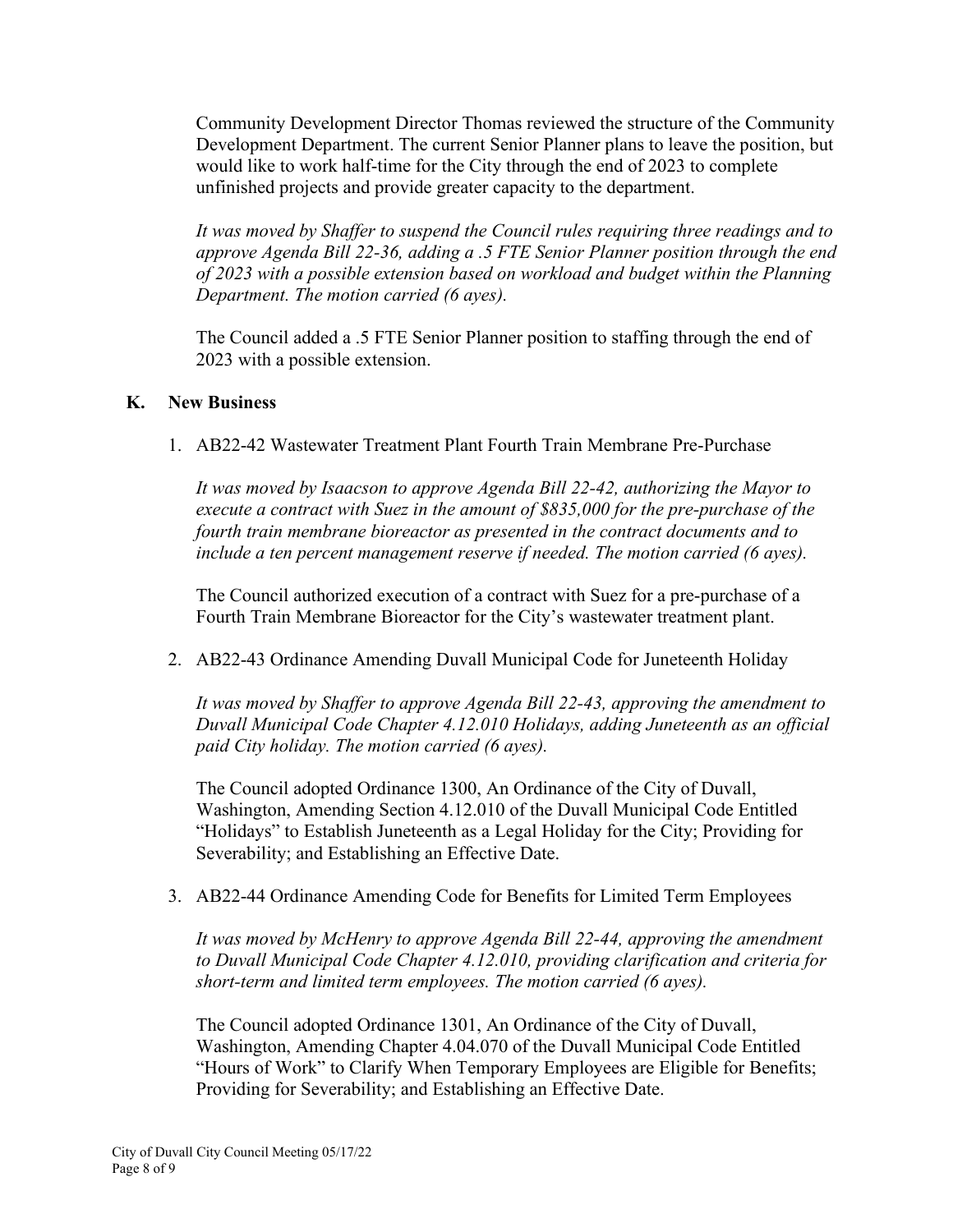4. AB22-45 Ordinance Implementing Pay Increase for Non-Union Employee Promotions

*It was moved by Isaacson to approve Agenda Bill 22-45, approving amendments to Duvall Municipal Code Chapters 4.04.120, 4.04.130, and 4.10.120, providing for a minimum increase of five percent for an employee promotion and clarification for probationary periods. The motion carried (6 ayes).* 

The Council adopted Ordinance 1302, An Ordinance of the City of Duvall, Washington, Amending Duvall Municipal Code Sections 4.10.020 "Pay Plan Administration", 4.04.120 "Probationary Period", and 4.04.130 "Promotions"; Providing for Severability and Establishing an Effective Date.

5. AB22-46 Resolution Adopting City of Duvall 2023-2024 Budget Planning Calendar

*It was moved by McHenry to suspend the Council rules requiring three readings and to approve Agenda Bill 22-46, the resolution adopting the City of Duvall's 2023-2024 Biennial Budget Planning Calendar. The motion carried (6 ayes).* 

The Council approved Resolution 22-15, a Resolution of the City Council of the City of Duvall, Washington, Adopting the Planning Calendar for the 2023-2024 Biennial Budget.

6. AB22-47 Review of Annual Overlay Program

Public Works Director Leniszewski reviewed street overlay and maintenance projects proposed for this year. A contract is expected to be reviewed at the June 7, 2022, regular City Council meeting.

#### **L. Executive Session**

No executive session was held.

#### **M. Adjournment**

*There being no further business and hearing no objections, Mayor Ockerlander adjourned the meeting at 9:00 p.m.* 

amilid Signed<sup>Amy Do</sup> kerlander (Jun 14, 2022 17:06 PDT Amy Ockerlander, Mayor Attest Sara McMillon, City Clerk

City of Duvall City Council Meeting 05/17/22 Page 9 of 9